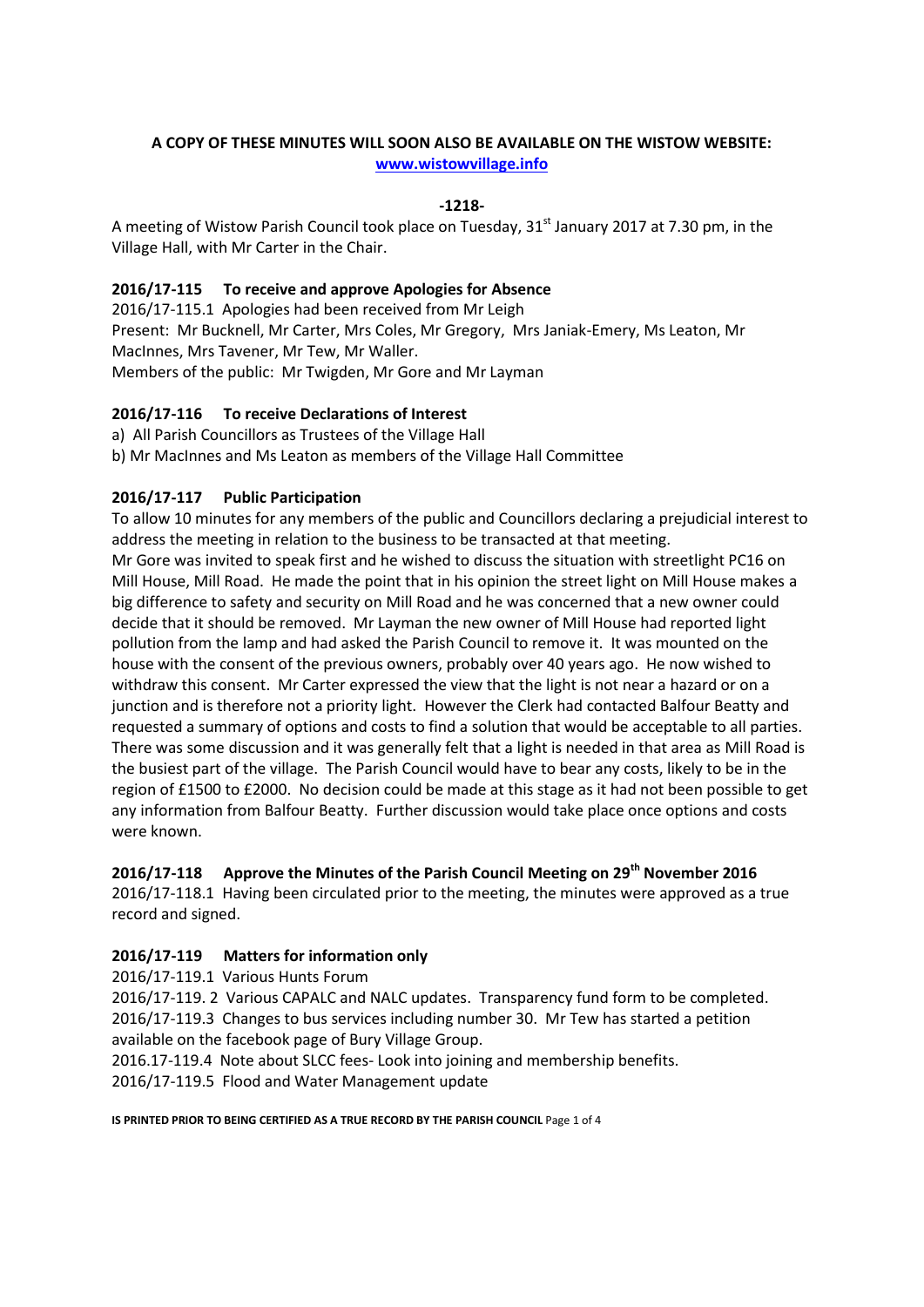Mr Layman left the meeting at 7.55 pm

2016/17-119.8 A14 upgrade newsletter

## **22016/17-120 Policing Matters**

2016/17-120.1 Speedwatch Update. Speedwatch sessions had not been carried out in the bitter cold. They would start again as soon as the weather allows. Woodwalton would like to buy into a share of the Speedwatch kit, Bury and Upwood and Raveleys had agreed. It was agreed that there was capacity available and Wistow are in agreement. £200 would be paid to each of the parishes for the share.

2016/17-120.2 ECops updates (various)

2016/17-120.3 Update on Crime Figures and any other matters, Warboys had reported burglaries.

## **2016/17-121 To receive reports from County and District – Mr M Tew, Mr P Bucknell and Mrs J Tavener**

2016/17-121.1 Mr Tew confirmed that the gritting schedule had been reinstated as per 2016 and the decision to turn off street lights had been revoked. The Toll and the Hill had been patched. County have requested an increase in Council Tax of 2 to 5% which could mean £50 on a band D property but this is the result of no increase in previous years and rising costs. The change in the number 30 bus route is being tackled. Mr Carter asked for any assistance that can be given to get Balfour Beatty to respond to our requests. Mrs Janiak-Emery reported a very positive response to her pot hole reporting.

2016/17-121.2 Mr Bucknell reported that Devolution was moving on and that elections for a Mayor will take place on 4<sup>th</sup> May 2017. The District Council had prosecuted the owner of a listed building in Spaldwick who had made alterations without consent.

2016/17-121.3 Mrs Tavener had nothing to add.

### **2016/17-122 Finance**

|  | a) to approve the Financial Statement and Cashflow for January. The Clerk explained<br>that she had balanced and found an omission in May. This had been corrected.<br>b) to approve payment of following amounts |         |  |
|--|-------------------------------------------------------------------------------------------------------------------------------------------------------------------------------------------------------------------|---------|--|
|  |                                                                                                                                                                                                                   |         |  |
|  | Paid in December                                                                                                                                                                                                  |         |  |
|  | P Coles, salary and expenses                                                                                                                                                                                      | £309.00 |  |
|  | Due in January                                                                                                                                                                                                    |         |  |
|  | P Coles Salary and Expenses                                                                                                                                                                                       | £242.61 |  |
|  | Village Hall Hire                                                                                                                                                                                                 | £90.00  |  |
|  | 2016/17-122 Income for December/January                                                                                                                                                                           |         |  |
|  | Interest from bank £1.97, recycling £76.50                                                                                                                                                                        |         |  |
|  | <b>Dowmants ware approved and choques signed</b>                                                                                                                                                                  |         |  |

Payments were approved and cheques signed.

**IS PRINTED PRIOR TO BEING CERTIFIED AS A TRUE RECORD BY THE PARISH COUNCIL** Page 2 of 4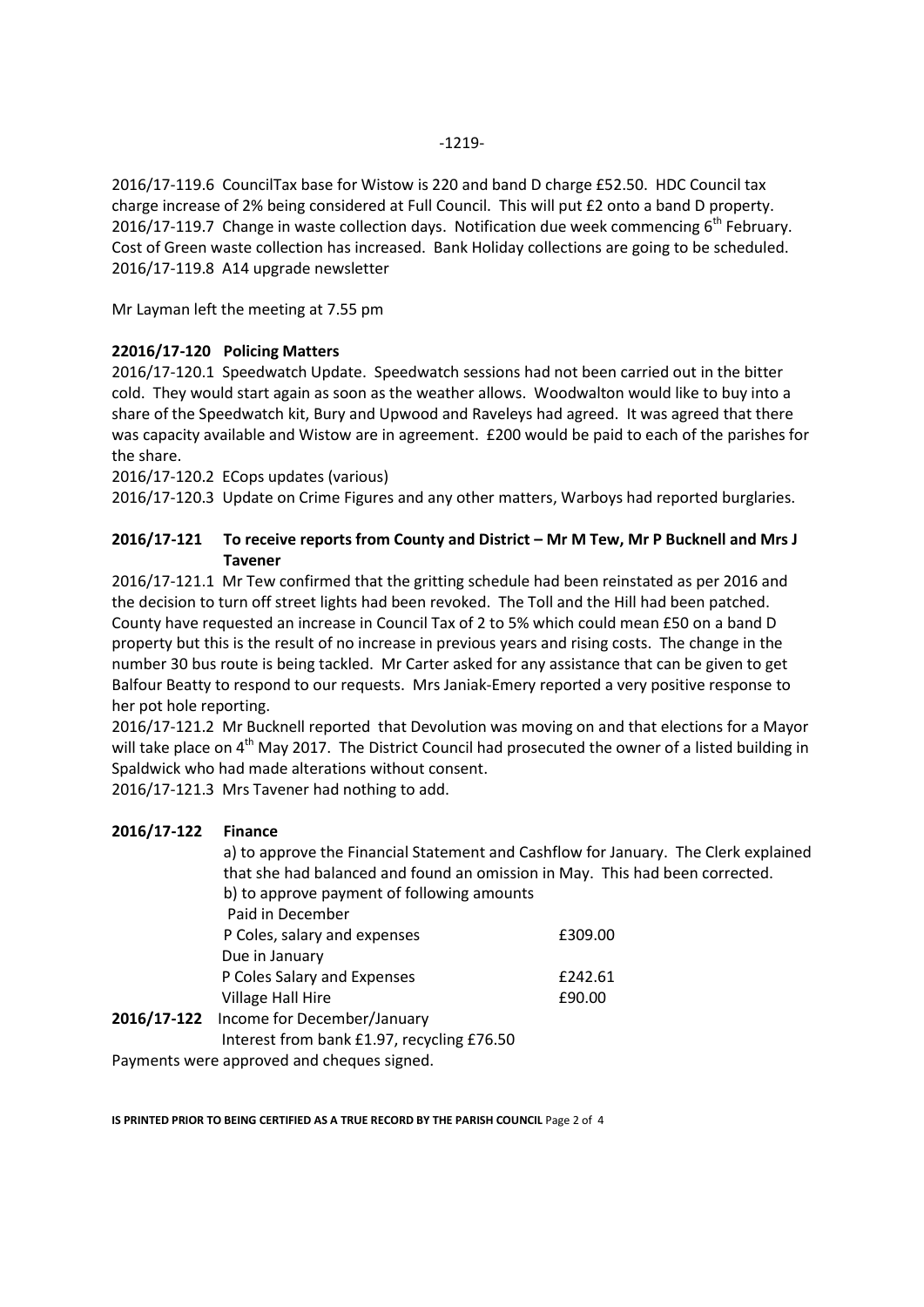### **-1220-**

### **2016/17-123 Correspondence**

2016/17-123.1 Correspondence from Mr Gore regarding streetlight on Mill House, Mill Road 2016/17-123.2 Correspondence from Mr Layman of Mill House requesting that the streetlight on his property is relocated.

These items have already been covered during Public Participation

### **2016/17-124 To consider any Planning Applications received and planning related issues**

2016/17-124.1 17/00096/FUL Demolition of the Bungalow, Manor Street and construction of a four bedroom detached house.

A letter from a resident was read to the meeting. The Clerk requested that The Chair oversee the response to this planning application and approve any wording submitted to HDC as the development is opposite her own property. The Parish Council found that the design of the building was not consistent with the Design and Access statement and fails material considerations criteria as it overlooks a listed building adjacent and opposite and has a detrimental effect on their surroundings. They would recommend refusal on that basis.

2016/17-124.2 Alterations to listed building, proper procedures are now being followed. 2016/17-124.3 Mr Carter has commented on our behalf on the windpower consultation and a copy of his comments was available.

Mr Gore left the meeting at 8.25 pm

## **2016/17-125 Highways Report/Traffic Matters**

2016/17-125.1 Progress with MVAS purchase, Ms Leaton and Mr Leigh. Mr Leigh had met with our Highways officer and was waiting for a quote for the installation of the poles. Highways had recommended two sites. Mr Carter proposed and Mr Gregory seconded authorization of a budget of £4000. This was agreed so that Mr Leigh can proceed prior to the next meeting once the costs are confirmed.

2016/17-125.2 Any outstanding highways issues, none

2016/17-125.3 Gritting routes have now been restored to last year's schedule to include gritting of the hill.

2016/17-125.4 Petition started by Mr Tew on number 30 bus route. No bus before 10.30 on the 30 route. Available on the Bury Group Facebook page.

## **2016/17-126 Maintenance Issues**

2016/17-126.1 Playground – update on works and grant application, Mr MacInnes reported that four companies have been asked to quote for the work on the playground. The first is due on Tuesday. A full presentation will be given to the meeting in February. Grant funding will be applied for wherever possible. Some of the repair work required will be carried out by contractors where it is impractical to ask volunteers.

2016/17-126.2 Playground rota/risk assessment forms, December Mr Carter, January Mrs Janiak Emery, February Mr Waller, March Mr MacInnes. Mrs Janiak Emery brought her forms and pointed out her concerns. These are already being addressed as above.

2016/17-126.3 CGM grass cutting contract to be approved and signed. There was one amendment to the contract, which would then be signed and returned.